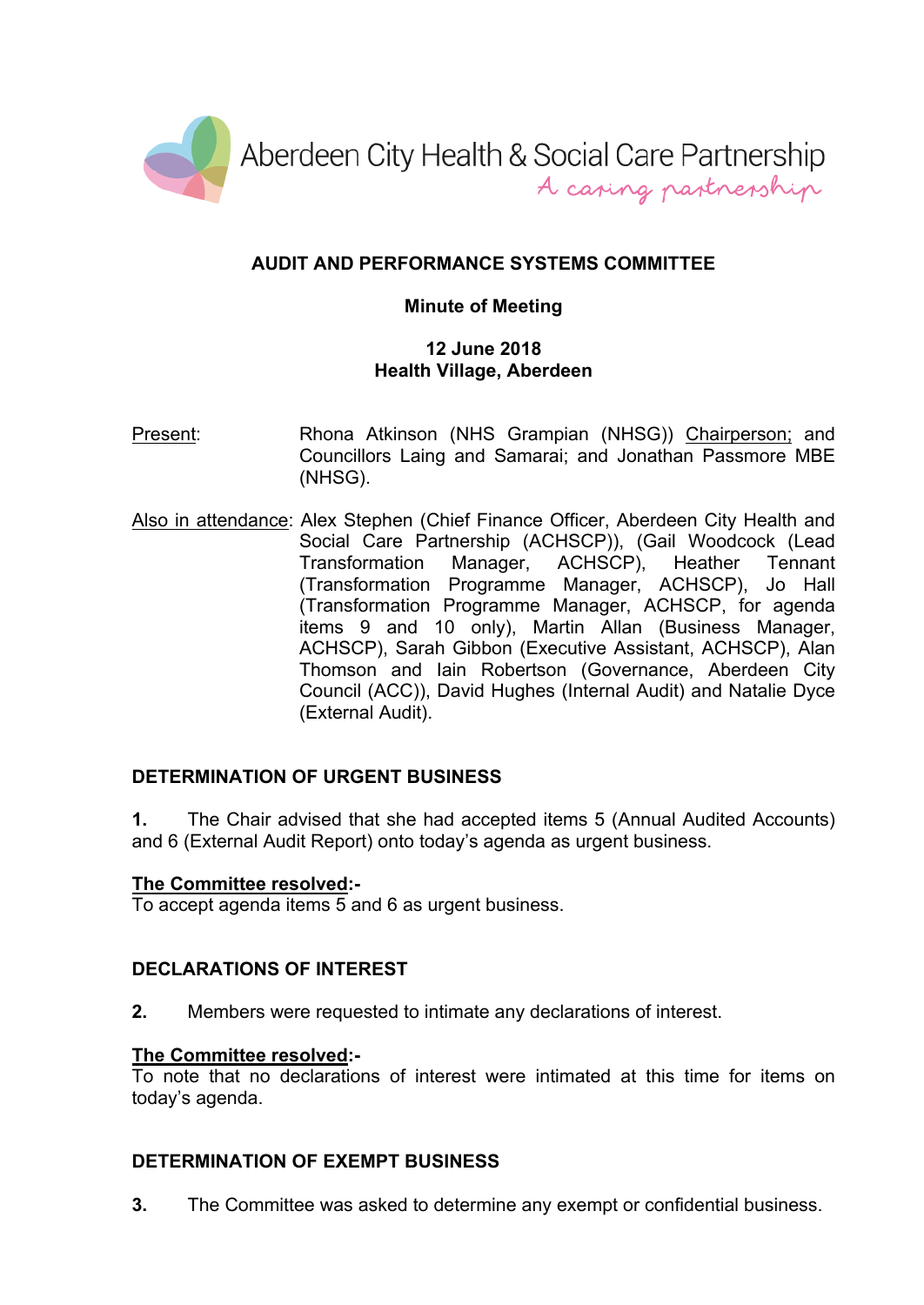## **The Committee resolved:-**

To note there was no exempt business.

## **MINUTE OF PREVIOUS MEETING – 10 APRIL 2018**

**4.** The Committee had before it the minute of the previous meeting of 10 April 2018.

In reference to item 4 (Minute of Previous Meeting), Martin Allan (Business Manager, ACHSCP) advised that the strategic risk register was not on today's agenda but explained that work was ongoing to address issues raised by Board members at the workshop on 24 April. He highlighted that the review would adhere to the requirements outlined in the Board Assurance and Escalation Framework and advised that the revised risk register and risk appetite statement would be presented to the Committee's next meeting on 11 September 2018; and

In reference to item 5 (Local Code of Governance), Alex Stephen (Chief Finance Officer, ACHSCP) advised that this would also be presented to the Committee's next meeting in September.

### **The Committee resolved:-**

- (i) to approve the minute as a correct record; and
- (ii) otherwise note the information provided.

### **VERBAL UPDATE – PROGRESS ON THE DEVELOPMENT OF A CONTRACTS REGISTER**

**5.** Alex Stephen (Chief Finance Officer, ACHSCP) advised that progress on the development of an IJB contracts register was ahead of schedule and it was his intention to present this to the Committee's next meeting. Mr Stephen explained that the register would cover both grants and commissioned services and confirmed that no contracts were due to expire between today's meeting and the Committee's next meeting on 11 September 2018.

### **The Committee resolved:-**

To note the information provided.

# **AUDITED ANNUAL ACCOUNTS – 2017-18**

**6.** The Committee had before it a report by the Alex Stephen which asked the Committee to consider and approve the audited final accounts for 2017/18.

### **The report recommended:-**

That the Committee -

- (a) Consider and agree the Integration Joint Board's Unaudited Accounts for 2017/18, as attached at appendix A;
- (b) Instruct Officers to submit the approved audited accounts to NHS Grampian and Aberdeen City Council; and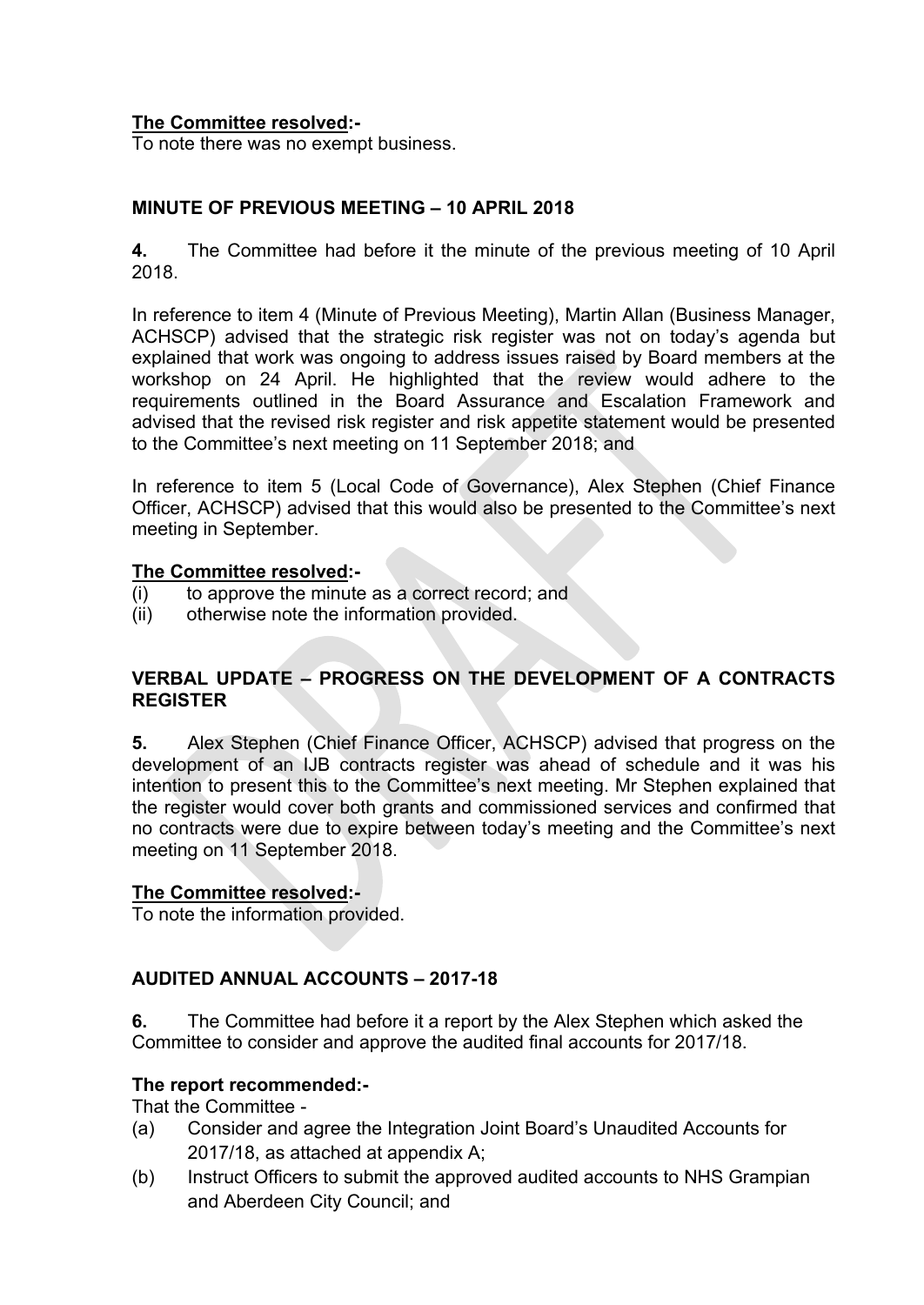(c) Instruct the Chief Finance Officer to sign the representation letter, as attached at appendix B.

Alex Stephen advised that no changes had been made to the figures that had been set out in the unaudited accounts at the IJB on 22 May 2018. He noted that the use of terminology and language had been reviewed, and additional commentary had been inserted into the narrative section to reflect comments made by the Board, otherwise no substantive changes had been made. Mr Stephen advised that the Committee had the authority to approve the annual accounts and requested that it do so, in order for the accounts to be presented to Aberdeen City Council and NHS Grampian.

### **The Committee resolved:-**

- (i) to agree the Integration Joint Board's audited Accounts for 2017/18, as attached at appendix A;
- (ii) to instruct the Chief Finance Officer to submit the approved audited accounts to NHS Grampian and Aberdeen City Council; and
- (iii) to instruct the Chief Finance Officer to sign the representation letter, as attached at appendix B.

### **EXTERNAL AUDIT REPORT (ISA 260)**

**7.** The Committee had before it a report by Alex Stephen which introduced the external audit report ISA 260: for discussion and noting.

#### **The report recommended:-**

That the Committee -

- (a) Note the content of the ISA 260: Audit report, as at appendix A; and
- (b) Note that the full external audit report will be presented to the Committee in September 2018.

Natalie Dyce (External Audit) advised that External Audit had issued an unqualified opinion of the accounts, with no audit recommendations. She explained that IJB financial reporting was in line with statutory requirements and no audit misstatements had been identified during the audit. Ms Dyce provided an overview of the materiality and risks to the IJB but noted there were no specific areas which required members' attention. As such, an audit action plan had not been prepared and External Audit was satisfied that the one outstanding recommendation from 2016-17 had been actioned and closed off. She added that External Audit would present a further report to Committee on 11 September 2018 which would cover the wider scope areas outlined within Audit Scotland's Code of Audit Practice and this would complete the 2017-18 annual audit process.

Thereafter there were questions and comments on (1) the definition of financial sustainability; (2) how to set out tolerance levels and evidence budget monitoring controls, particularly for variances to align with best practice; and (3) if External Audit could provide guidance on how the Board could effectively capture non-financial benefits achieved through transformation, as this had proven to be an area of challenge for the IJB.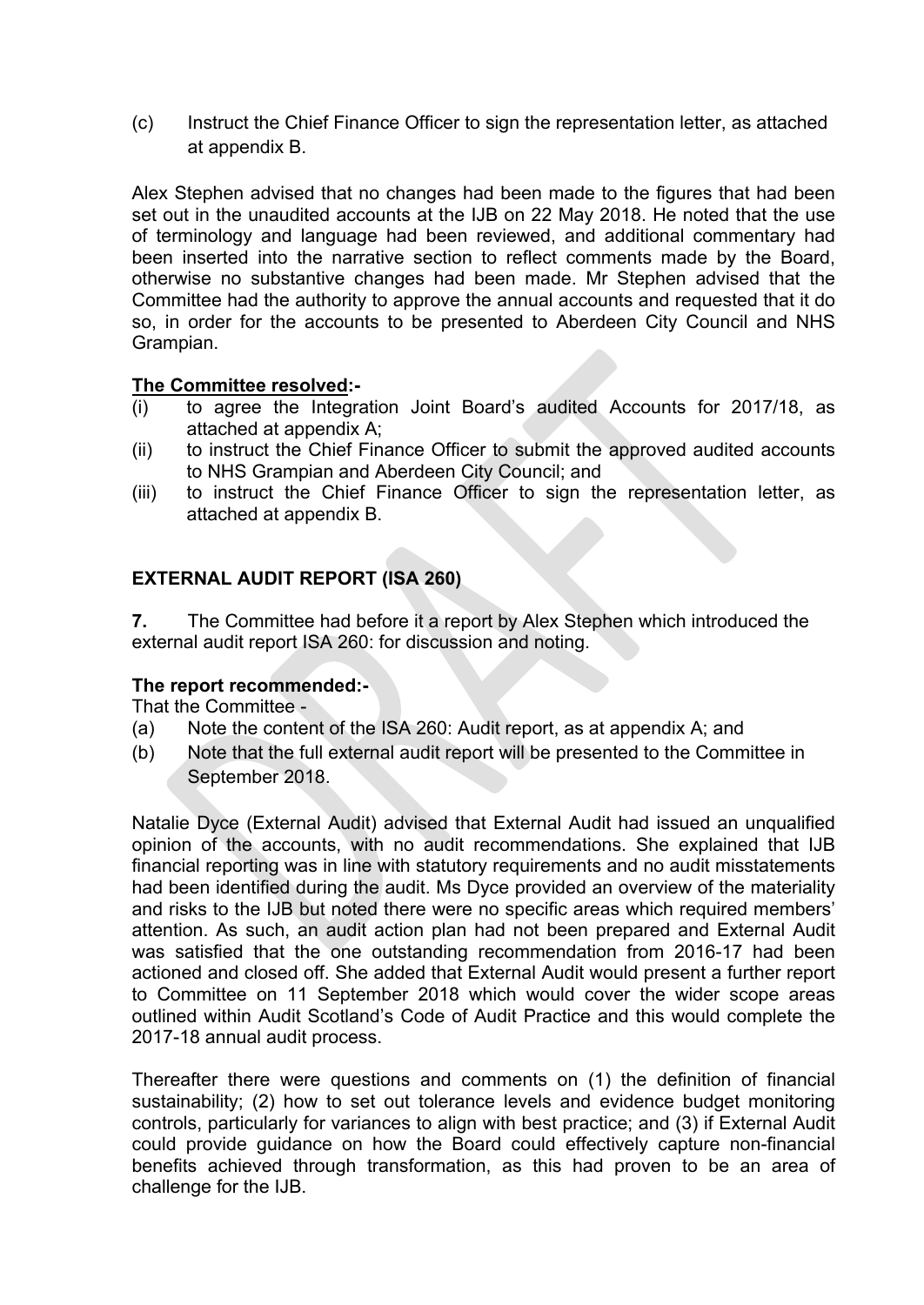## **The Committee resolved:-**

- (i) to note the content of the ISA 260: Audit report, as at appendix A; and
- (ii) to note that the full external audit report would be presented to the Committee in September 2018.

# **INTERNAL AUDIT REPORT – CARE MANAGEMENT**

**8.** The Committee had before it a report by David Hughes (Chief Internal Auditor) which presented the outcome of the planned audit of Care Management that was included in the 2017/18 Internal Audit Plan for Aberdeen City Council.

### **The report recommended:-**

That the Committee review, discuss and comment on the issues raised within this report.

David Hughes provided an overview of the planned audit of Care Management which had been presented to Committee as per the audit sharing protocol between this Committee and the Council's Audit, Risk and Scrutiny Committee. The audit had found that written procedures and records needed to be updated; and a number of payments for care had not been processed through the Care First system. He noted that Internal Audit had made a number of recommendations to the Service to improve future practice and ensure regulatory compliance which had all been accepted by Management.

Thereafter there were questions and comments on (1) the level of risk to the IJB if payments for care were not all being processed through the Care First system; (2) the arrangements the Partnership had put in place to monitor the Care First system; (3) the remits of the Care First Working Group and Self-Directed Support Programme Board; (4) the rationale for the Partnership having a portfolio of residential property; and (5) how the Partnership would engage with staff on the care management issues identified within Internal Audit's report.

### **The Committee resolved:-**

- (i) to instruct the ACHSCP Business Manager to present further assurance to the Committee's next meeting, on the how the Partnership would manage and mitigate issues and risks relating to Care First which had been identified by Internal Audit; and
- (ii) otherwise note the report.

# **AUDIT SCOTLAND REPORT ON ARMS LENGTH ORGANISATIONS**

**9.** The Committee had before it a report by Alex Stephen which provided Members an opportunity to discuss and comment on the Audit Scotland Report 'Councils' use of arm's length organisations'.

### **The report recommended:-**

That the Committee review, discuss and comment on the report attached as Appendix A.

Alex Stephen advised that Audit Scotland's report had been presented to today's meeting as it was considered good practice for relevant national reports to be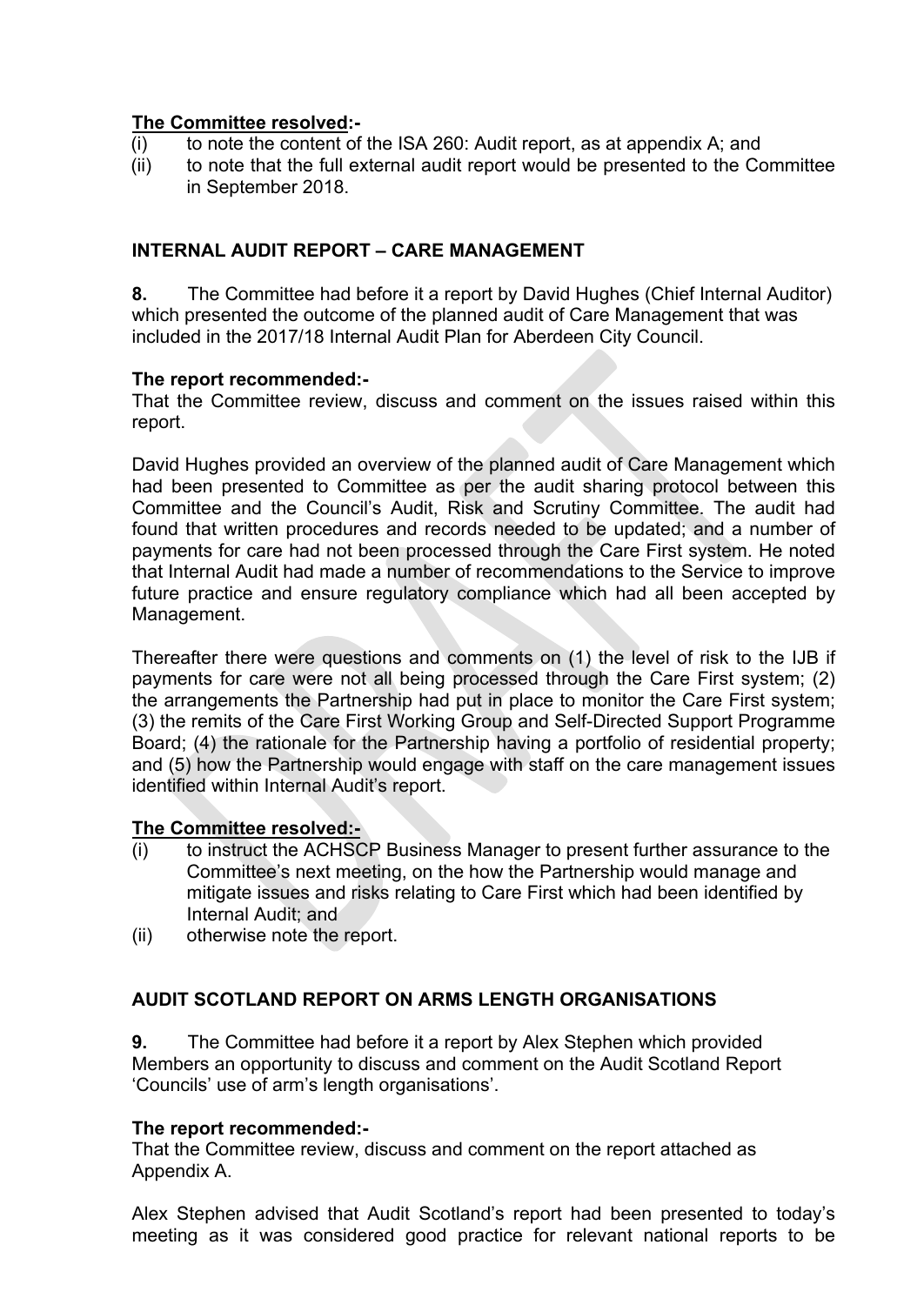reported to public audit committees. He explained that Bon Accord Care had been a subject of Audit Scotland's inquiry and the IJB had an interest in this as Bon Accord Care was an arms-length external organisation (ALEO) of Aberdeen City Council and was the IJB's biggest commissioning partner. Mr Stephen highlighted that the report was generally positive about the governance arrangements between Aberdeen City Council and Bon Accord Care, with no specific recommendations or specific causes for concern identified by the auditors for either the Council or Bon Accord Care. The Clerk confirmed that the Council's response to Audit Scotland's report would be presented to the Audit, Risk and Scrutiny Committee on 25 September 2018.

Thereafter members agreed that it would require ongoing assurance from Aberdeen City Council on its commissioning strategy, to determine the level of impact this may have on the IJB's Direction to Council to deliver adult social care services to ACHSCP.

#### **The Committee resolved:-**

To note the report.

### **TRANSFORMATION PROGRAMME MONITORING REPORT**

**10.** The Committee had before it a report by Gail Woodcock (Lead Transformation Manager, ACHSCP) which provided an update on the progress of the Transformation Programme and included a high level overview of the full transformation programme, and a deeper dive into two of the work streams: (1) Self-Management and Building Community Capacity; and (2) Infrastructure, IT and Data Sharing.

#### **The report recommended:-**

That the Committee note the information provided in this report.

Gail Woodcock provided an overview of the transformation programme and highlighted the opportunities, costs and risks that had developed over the previous period since her last report to Committee in March and noted that formatting for the next report would be revised to focus on deliverability. Thereafter she delivered a deep-dive presentation on (1) Self-Management and Building Community Capacity; and (2) Infrastructure, IT and Data Sharing.

The Committee agreed that the report was very useful, and its formatting continued to improve each cycle. There were then discussions on (1) how more clarity could be provided within the report on overall programme expenditure, particularly in relation to variances and the rationale for over or under-spends; and (2) the IJB's charging policy and the de-medicalisation of equipment.

Thereafter there were questions and comments on (1) the reason for the change control in terms of budgeting/resource for the Health and Social Care Training Passport (formerly the Social Care Campus); (2) the use of transformation funding to deliver acute care at home, and whether this service could be integrated into the mainstream budget in future years; and (3) progress with regards to the Link Worker project, and how the Partnership could produce data that would enable the IJB to monitor the costs and benefits of the project, in terms of finance; service user wellbeing; and efficiencies made to the wider health and social care system.